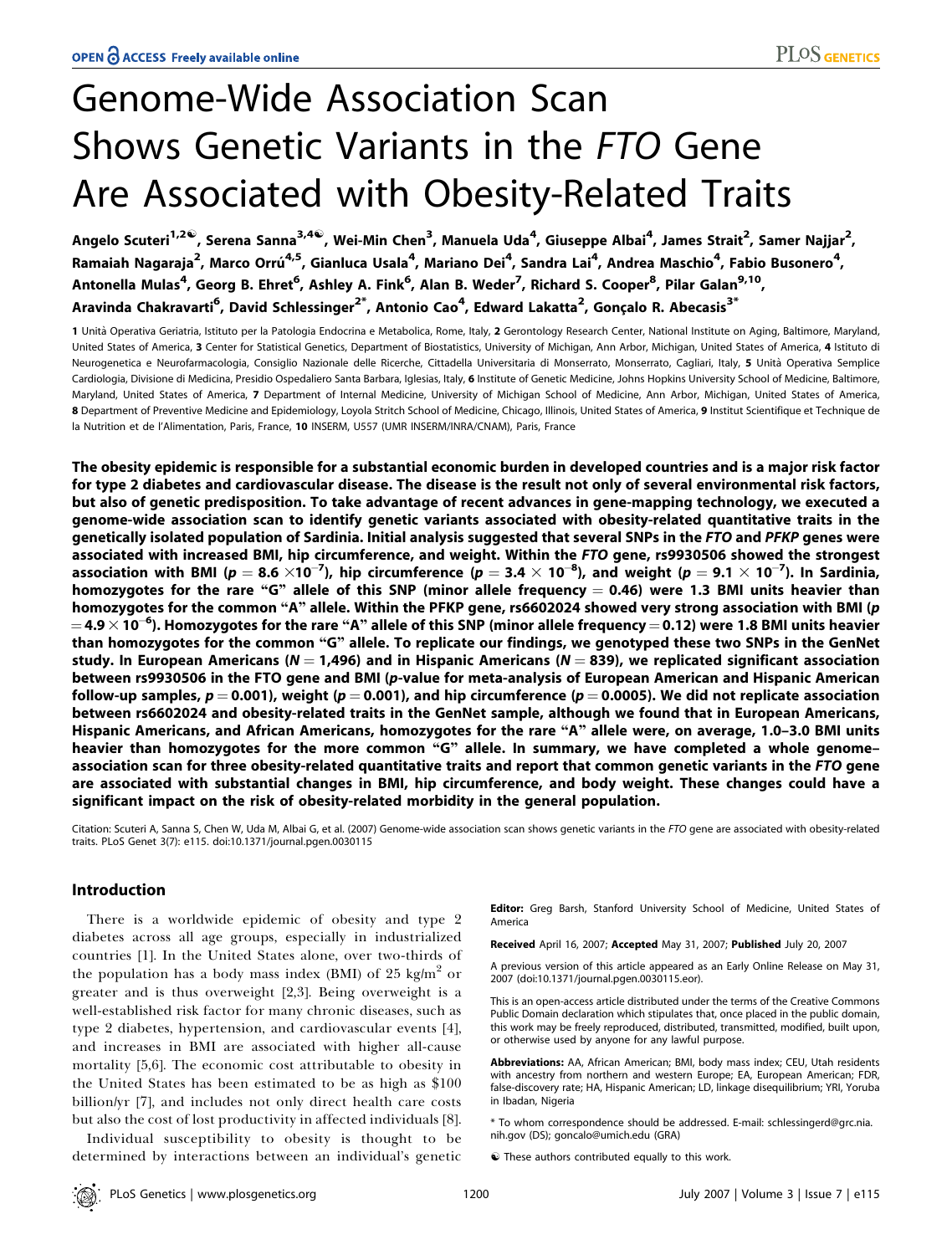## Author Summary

Although twin and family studies have clearly shown that genes play a role in obesity, it has proven quite difficult to identify the specific genetic variants involved. Here, we take advantage of recent technical and methodological advances to examine the role of common genetic variants on several obesity-related traits. By examining  $>4,000$  Sardinians, we show that a specific genetic variant, rs9930506, and other nearby variants on human Chromosome 16 are associated with body mass index, hip circumference, and total body weight. The variants overlap FTO, a gene with poorly understood function. Further studies of the region may implicate new biological pathways affecting susceptibility to obesity. We also show that the association is not restricted to Sardinia but is also seen in independent samples of European Americans and Hispanic Americans. This finding is particularly important because obesity is associated with increased risk of cardiovascular disease and diabetes.

make-up and behavior and the environment. Thus, the increased prevalence of obesity likely reflects the exposure of genetically susceptible individuals to unhealthy secular trends in environmental and behavioral factors, such as diet and exercise [9]. In industrialized countries, between 60%– 70% of the variation in obesity-related phenotypes appears to be heritable [10,11].

The traditional approach for mapping disease genes relies on linkage mapping followed by progressive fine-mapping of candidate linkage peaks [12]. While the approach has been extremely successful at identifying genes that predispose carriers to rare Mendelian disorders [13], it has met only limited success when applied to complex traits such as obesity. We have taken advantage of recent advances in genotyping technology that enable detailed assessment of entire genomes [14,15]. These advances have already allowed the identification of genes that influence quantitative variation in heart disease–related phenotypes [16] and of susceptibility genes for age-related macular degeneration [17], inflammatory bowel disease [18], and type 2 diabetes [19].

We recruited and phenotyped 6,148 individuals, male and female, ages 14–102 y, from a cluster of four towns in the Lanusei Valley in the Sardinian province of Ogliastra [20]. By studying an isolated population, we expected to increase the genetic and environmental homogeneity of our sample, increasing power [21,22]. Our cohort included  $>30,000$ relative pairs and represents  $>60\%$  of the population eligible for participation in the study; a detailed account of the family structures we examined is available elsewhere [20]. We took advantage of the relatedness among individuals in our sample to substantially reduce study costs [23]. Specifically, because our sample includes many large families, we reasoned that genotyping a relatively small number of markers in all individuals would allow us to identify shared haplotype stretches within each family. We could then genotype a subset of the individuals in each family at higher density to characterize the haplotypes in each stretch and impute missing genotypes in other individuals in the family [23,24].

For the analyses presented here, we genotyped 3,329 individuals using the Affymetrix 10,000 SNP Mapping Array and we genotyped an additional 1,412 individuals using the Affymetrix 500,000 SNP Mapping Array Set. The genotyped

individuals were selected to represent the largest families in our sample, without respect to phenotype. The high-density arrays were generally used to genotype both parents and one child (in larger sibships) or just the parents (in smaller sibships); the lower density arrays were used to genotype everyone else. Except when parents and offspring were genotyped in the same family, we tried to ensure that individuals genotyped with the high-density array were only distantly related to one another. For the 2,893 individuals that were genotyped with the 10,000 SNP arrays only, we used a modified version of the Lander-Green algorithm [25,26] to probabilistically infer missing genotypes [24]. Our approach for estimating missing genotypes is implemented in MERLIN (http://www.sph.umich.edu/csg/abecasis/MERLIN/) and described in detail elsewhere [24]. Our initial analysis focused on evaluating the additive effects of 362,129 SNPs (Table S1) that passed quality control checks [27,28]. The remaining SNPs failed quality checks ( $\sim$ 2.9% of SNPs failed checks for data completeness, Hardy–Weinberg equilibrium, and Mendelian incompatibilities) or had a minor allele frequency of  $<5\%$  ( $\sim$ 25.7% of SNPs had low minor allele frequencies).

## Results

We tested 362,129 SNPs for association with three obesityrelated quantitative traits (BMI, hip circumference, and weight). Height was included as a covariate in analysis of hip circumference and weight. In addition, we included age and sex as covariates in every analysis. The genomic control parameter [29] for our initial analysis of each trait ranged from 1.07 to 1.09, indicating that our estimated test statistics might be slightly inflated. This is likely due to unaccountedfor distant relationships among the sampled individuals. All results presented in our tables have been adjusted using the method of genomic control [29]. After adjustment, we observed no significant excess of results exceeding liberal significance thresholds. For example, the proportion of test statistics that were significant at  $\alpha = 0.001$  was 0.00098.

Results of our initial association analysis are summarized in Figure 1 and in Table 1. We used the false-discovery rate (FDR) to select a small set of very promising trait SNP associations for rapid replication. Using an FDR [30] of 20% highlighted a small set of SNPs for each trait. This set include the top eight SNP association results for hip circumference and weight (FDR  $= 0.013$  and FDR  $= 0.16$ , respectively) and the top nine SNP association results for BMI (FDR  $= 0.20$ ).

Eight of the SNPs listed in Table 1 overlap among the three traits. In particular, SNP rs9930506 and a cluster of nearby SNPs on Chromosome 16 show strong association with BMI (p =  $8.6 \times 10^{-7}$ ), hip circumference ( $p = 3.4 \times 10^{-8}$ ) and weight ( $p$  $= 9.1 \times 10^{-7}$ ). Two of the associated SNPs in the cluster, rs9939609 and rs9926289, fall within an intronic region where sequence is strongly conserved across species. For comparative purposes, using a conservative Bonferroni correction aimed at an overall type I error rate of 0.05 (one false positive per 20 genome-scans), would result in a significance threshold of  $1.4 \times 10^{-7}$ .

This cluster of SNPs on Chromosome 16 overlaps the FTO [31] gene, an extremely large gene whose exons span  $>400kb$ (Figure 2). KIAA1005, a gene of unknown function, also maps nearby. The FTO gene has not been previously implicated in obesity, but it maps to a region where linkage to BMI has been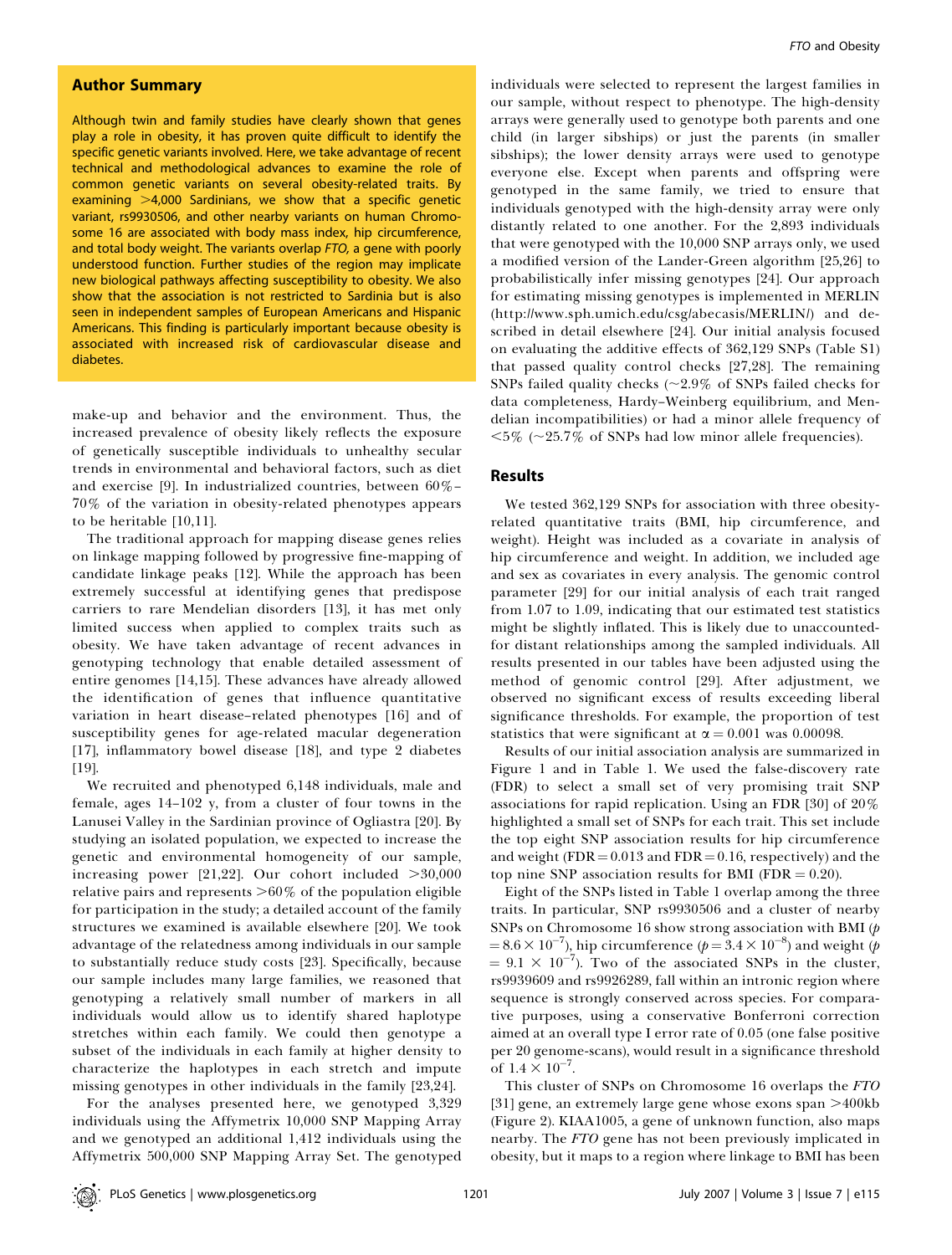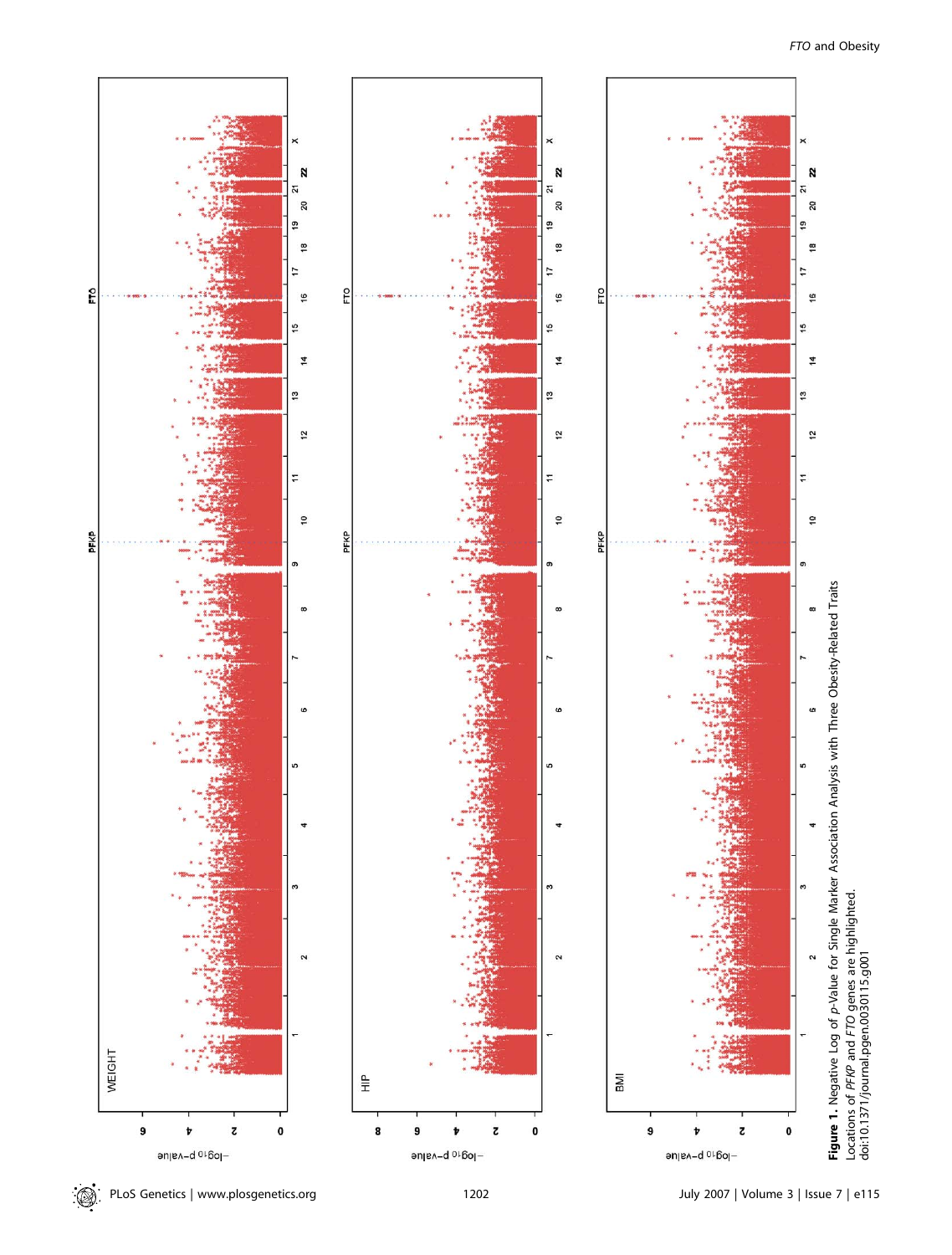| Trait      | <b>SNP</b>    | Chromosome     | <b>Position</b> | <b>Allele</b> | <b>Frequency</b> | Effect (s.d.) | H <sup>2</sup> | p-Value     | <b>FDR</b> |
|------------|---------------|----------------|-----------------|---------------|------------------|---------------|----------------|-------------|------------|
|            |               |                |                 |               |                  |               |                |             |            |
| <b>BMI</b> | rs9930506     | 16             | 52387966        | A             | 0.54             | $-0.132$      | 1.34%          | $8.6E - 07$ | 0.09       |
|            | rs8050136     | 16             | 52373776        | C             | 0.54             | $-0.129$      | 1.28%          | $1.1E - 06$ | 0.09       |
|            | rs1121980     | 16             | 52366748        | G             | 0.55             | $-0.128$      | 1.25%          | $1.4E - 06$ | 0.09       |
|            | rs7193144     | 16             | 52368187        | T             | 0.54             | $-0.127$      | 1.24%          | $1.5E - 06$ | 0.09       |
|            | rs9940128     | 16             | 52358255        | G             | 0.55             | $-0.127$      | 1.24%          | $1.6E - 06$ | 0.09       |
|            | rs9939973     | 16             | 52358069        | G             | 0.55             | $-0.127$      | 1.24%          | $1.6E - 06$ | 0.09       |
|            | rs9939609     | 16             | 52378028        | T.            | 0.54             | $-0.126$      | 1.22%          | $1.8E - 06$ | 0.09       |
|            | rs9926289     | 16             | 52378004        | C             | 0.54             | $-0.123$      | 1.17%          | $1.8E - 06$ | 0.15       |
|            | rs6602024     | 10             | 3145237         | G             | 0.88             | $-0.196$      | 1.26%          | $4.9E - 06$ | 0.20       |
|            | rs7907949     | 10             | 3138056         | G             | 0.90             | $-0.198$      | 1.12%          | $1.1E - 05$ | 0.40       |
| Hip        | rs9930506     | 16             | 52387966        | A             | 0.54             | $-0.157$      | 1.63%          | $3.4E - 08$ | 0.006      |
|            | rs8050136     | 16             | 52373776        | C             | 0.54             | $-0.152$      | 1.53%          | $6.8E - 08$ | 0.006      |
|            | rs9939973     | 16             | 52358069        | G             | 0.55             | $-0.152$      | 1.51%          | $8.5E - 08$ | 0.006      |
|            | rs9940128     | 16             | 52358255        | G             | 0.55             | $-0.152$      | 1.51%          | $8.5E - 08$ | 0.006      |
|            | rs1121980     | 16             | 52366748        | G             | 0.55             | $-0.152$      | 1.51%          | $8.8E - 08$ | 0.006      |
|            | rs7193144     | 16             | 52368187        | T.            | 0.54             | $-0.150$      | 1.48%          | $1.0E - 07$ | 0.006      |
|            | rs9939609     | 16             | 52378028        | T             | 0.54             | $-0.149$      | 1.45%          | $1.3E - 07$ | 0.007      |
|            | rs9926289     | 16             | 52378004        | C             | 0.54             | $-0.145$      | 1.38%          | $1.4E - 07$ | 0.013      |
|            | rs965670      | 8              | 120666727       | C             | 0.95             | 0.214         | 0.63%          | $7.9E - 06$ | 0.31       |
|            | rs1188445     | $\mathbf{1}$   | 30832969        | G             | 0.91             | $-0.217$      | 0.98%          | $1.1E - 05$ | 0.40       |
| Weight     | rs9930506     | 16             | 52387966        | A             | 0.54             | $-0.118$      | 1.34%          | $9.1E - 07$ | 0.10       |
|            | rs1121980     | 16             | 52366748        | G             | 0.55             | $-0.116$      | 1.28%          | $1.2E - 06$ | 0.10       |
|            | rs8050136     | 16             | 52373776        | C             | 0.54             | $-0.115$      | 1.27%          | $1.2E - 06$ | 0.10       |
|            | rs9940128     | 16             | 52358255        | G             | 0.55             | $-0.115$      | 1.26%          | $1.5E - 06$ | 0.10       |
|            | rs9939973     | 16             | 52358069        | G             | 0.55             | $-0.115$      | 1.25%          | $1.6E - 06$ | 0.10       |
|            | rs7193144     | 16             | 52368187        | T             | 0.54             | $-0.114$      | 1.25%          | $1.6E - 06$ | 0.10       |
|            | rs9939609     | 16             | 52378028        | T             | 0.54             | $-0.113$      | 1.22%          | $2.2E - 06$ | 0.11       |
|            | rs9926289     | 16             | 52378004        | C             | 0.54             | $-0.110$      | 1.17%          | $3.7E - 06$ | 0.16       |
|            | SNP_A-2284869 | 5              | 162186248       | T             | 0.85             | $-0.142$      | 1.00%          | $9.5E - 06$ | 0.38       |
|            | rs6965526     | $\overline{7}$ | 85760188        | A             | 0.65             | $-0.105$      | 0.96%          | $1.6E - 05$ | 0.58       |

|  |  |  |  |  |  | Table 1. Markers Showing Strongest Evidence for Association |
|--|--|--|--|--|--|-------------------------------------------------------------|
|--|--|--|--|--|--|-------------------------------------------------------------|

All positions refer to the May 2004 genome assembly. The effect is measured in standard deviation units (so that an effect of -0.132 indicates that each additional copy of the allele decreases trait values by 0.132 standard deviations on average). The  $H^2$  column indicates the proportion of the trait variance that could be explained by the SNP. The FDR column estimates the proportion of false positives incurred by declaring a particular SNP significant (so that an FDR of 0.09 indicates that declaring all SNPs with a smaller p-value significant is expected to result in about 9% false-positive findings).

s.d., standard deviation. doi:10.1371/journal.pgen.0030115.t001

reported in two previous genome-wide linkage scans  $(LOD =$ 3.2 in the Framingham Heart Study [32] and  $LOD = 2.2$  in the families with white ancestry from the Family Blood Pressure Program [33]). Furthermore, a syndrome that results from deletion of this region of Chromosome 16q includes obesity as one of its features [34].

Although multiple SNPs within FTO show evidence for association, these do not point to multiple independently associated SNPs—rather, it is likely they are all in disequilibrium with the same causal variant(s). In a sequential analysis in which we selected the best SNP for each trait and then conditioned on it to successively select the next best SNP, only one FTO SNP was selected (results presented in Table S2). This result is consistent with the fact that the SNPs fall in a region of strong linkage disequilibrium, both in Sardinia and in the HapMap (Figure 2B).

Our FDR analysis of BMI selected one additional SNP outside this cluster, rs6602024 (Figure 3). This SNP maps to Chromosome 10 and shows association with BMI ( $p = 4.9 \times$  $10^{-6}$ ), weight (1.6  $\times$   $10^{-5}$ ), and hip circumference ( $p$  = 0.00047). The SNP maps to the platelet-type phosphofructokinase (PFKP) gene, which acts as a major rate-limiting enzyme in glycolysis, converting D-fructose-6-phosphate to fructose-1,6 bisphosphate [35]. Alterations in the structure or regulation

of PFKP could alter the balance between glycolysis and glycogen production, ultimately leading to obesity.

Table 2 shows the phenotypic effects associated with each of the two SNPs in our sample. Because rs9930506 is more common, it shows more significant association despite being associated with smaller phenotypic effects (the two homozygotes differ, on average, by  $\sim$ 1.5 BMI units). A rarer polymorphism, such as rs6602024, impacts only a smaller proportion of the population and shows less significant association, despite a larger difference between homozygote means (which differ, on average, by  $\sim$  2.9 BMI units). In each case, a more accurate estimate of the effect is provided by the regression model with age, sex, and (where appropriate) height as covariates. In a study, such as ours, that estimates effect sizes for many SNPs, statistical fluctuation means that some estimates will be slightly high and others will be low. SNPs that reach statistical significance are likely to include those for which effect size estimates are inflated (this is the winner's curse phenomenon) [36], and thus we proceeded to replicate our top association signals in additional large samples.

To further investigate the association between rs9930506 and rs6602024 and obesity-related traits, we genotyped these SNPs in the GenNet study [37]. The study includes a series of families recruited through probands with elevated blood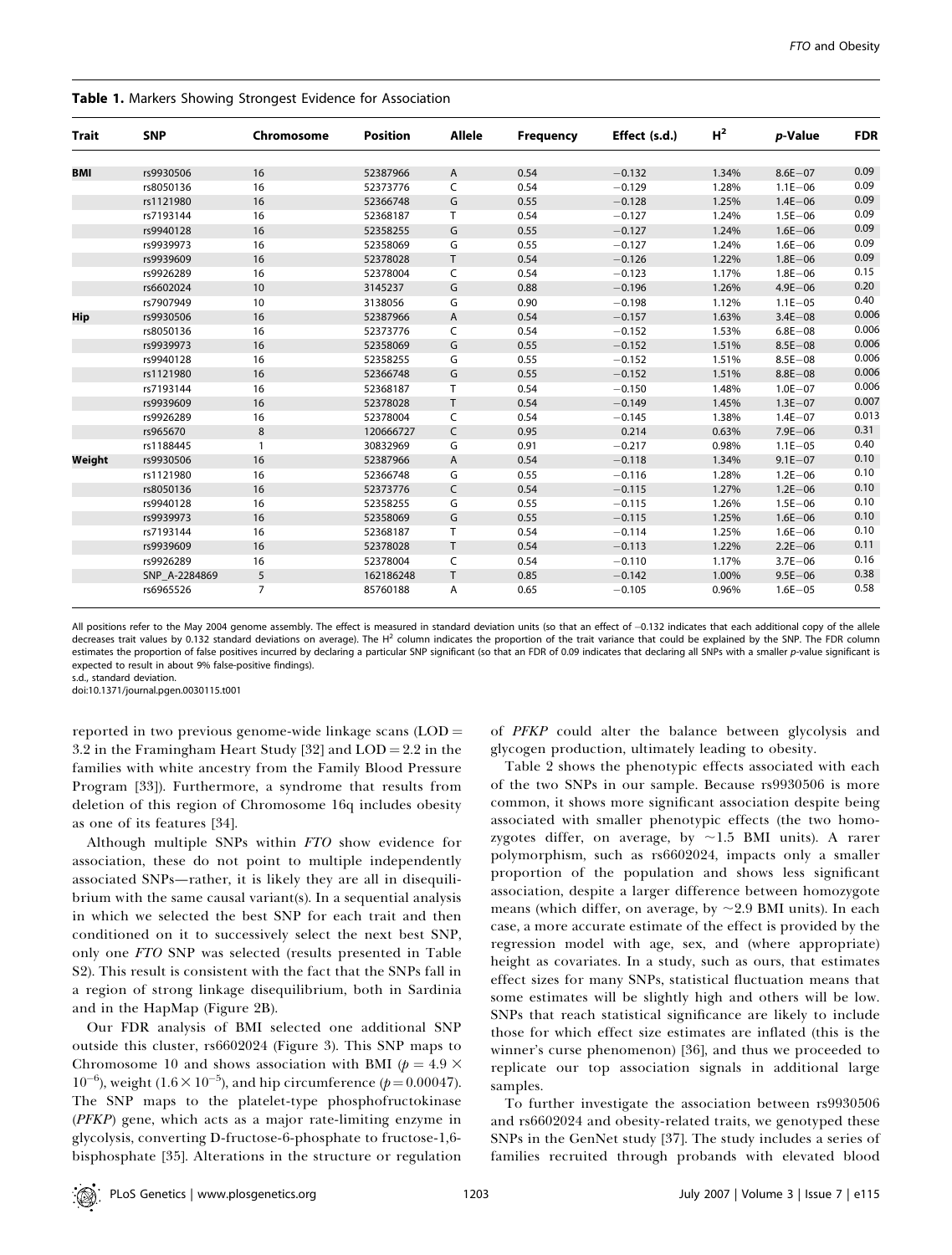

Figure 2. Association Results and LD Patterns in Region Surrounding the FTO Gene

(A) Summary of the association between SNPs in the region and BMI. The SNP showing strongest association (rs9930506) is highlighted. Other SNPs are colored according to their degree of disequilibrium with rs9930506 ranging from high (red), to intermediate (green), to low (blue). Transcripts are indicated at the bottom of the graph, with an arrow indicating transcript direction.

(B) Summary of the patterns of disequilibrium in the region in Sardinia and in two of the HapMap populations (CEU and YRI) [55]. The grey bar marks the region of association and facilitates comparisons between the panels.

doi:10.1371/journal.pgen.0030115.g002

pressure. The families included in this analysis comprise 3,467 individuals in total (1,101 African Americans [AA] in 369 families, 839 Hispanic Americans [HA] in 223 families, and 1,496 European Americans [EA] in 457 families). Overall, individuals in GenNet are heavier than those in our original Sardinian sample. Nevertheless, our findings strongly confirm evidence for association between rs9930506 and the three BMI-related traits (weight, hip circumference, and BMI). Specifically, rs9930506 showed association with all three traits among EA and HA in the GenNet study (meta-analysis of the EA and HA samples results in a  $p$ -value between 0.0005 and 0.001, depending on trait; see Table 3). The association is significant and in the same direction as in our original sample. The allele frequencies are also similar in all three

samples, with a frequency of 0.46 in our Sardinian sample for allele ''G'' of rs9930506 and of 0.44 and 0.33 in the GenNet EA and HA samples, respectively. In the GenNet sample, homozygotes for the two rs9930506 alleles differ in weight by  $\sim$ 1.0 BMI units on average.

We also examined the relationship between rs9930506 and the three traits in AA, but did not observe evidence for association within that group. In AA, allele ''G'' of marker rs9930506 has a somewhat lower frequency of 0.21. In addition, AA show quite distinct patterns of linkage disequilibrium (LD) and thus it is not surprising that the association does not replicate. For example, in the HapMap sample of Utah residents with ancestry from northern and western Europe (CEU), the eight SNPs that show association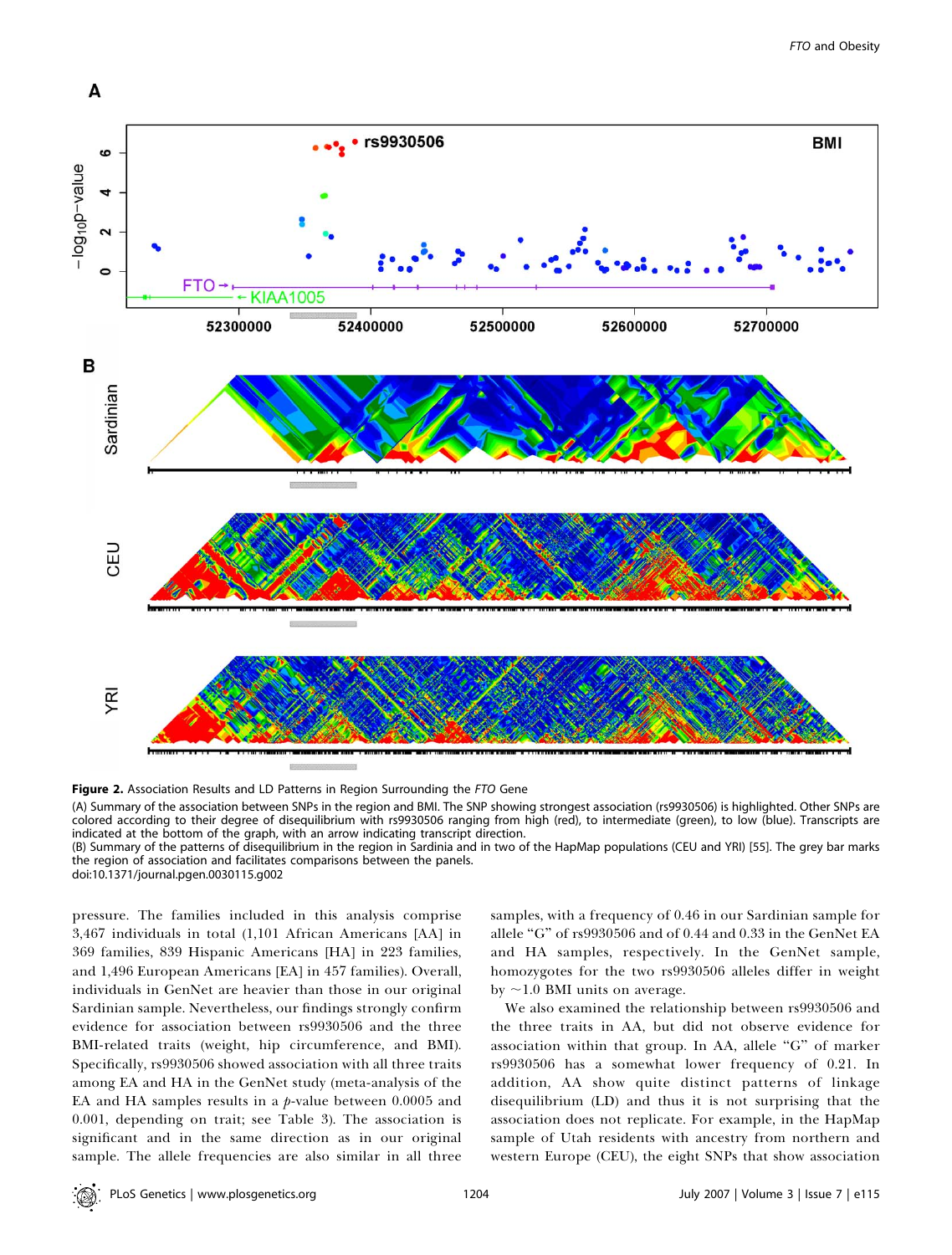

Figure 3. Association Results and LD Patterns in Region Surrounding the PFKP Gene

(A) Summary of the association between SNPs in the region and BMI. The SNP showing strongest association (rs6602024) is highlighted. Other SNPs are colored according to their degree of disequilibrium with rs6602024, ranging from high (orange) to low (blue). Transcripts are indicated at the bottom of the graph, with an arrow indicating transcript direction.

(B) Summary of the patterns of disequilibrium in the region in Sardinia and in two of the HapMap populations (CEU and YRI) [55]. The grey bar marks the region of association and facilitates comparisons between the panels. doi:10.1371/journal.pgen.0030115.g003

with obesity-related traits in our sample are strongly associated with each other and tag a total of 38 different variants ( $r^2 > 0.80$ ). In contrast, in the HapMap Yoruba in Ibadan, Nigeria (YRI) the strength of LD in the region is greatly reduced such that rs $9930506$  is not in strong LD ( $r^2$   $<$ 0.3) with any of the other Chromosome 16 SNPs that show association in Sardinia.

In an attempt to fine-map association in the region, we decided to genotype the region of strong association in greater detail. In general, the study of samples from AA participants can afford an opportunity to fine-map association signals and even facilitate identification of the causal variants [38]. As noted above, a total of 38 different variants are in LD ( $r^2 > 0.8$ , HapMap CEU) with the eight SNPs that are associated with obesity-related traits in our Sardinian sample. We selected an additional seven SNPs in the region to

tag these 38 variants in samples with reduced LD. Together with rs9930506, these seven variants capture the other 30 SNPs with  $r^2 > 0.58$  (average  $r^2 = 0.87$ , HapMap YRI). The results are summarized in Table 4 and show that, whereas all the variants show association in EA and HA, none of the variants shows association in AA. One possible explanation is that obesity in AA has a different genetic architecture. Alternatively, it is possible that because some of the variants are quite common in EA and HA but rare in AA, much larger sample sizes will be required to adequately gauge their effects (for example, rs1421085 and rs3751812 have minor allele frequencies  $>0.25$  in these first two populations, but <0.11 in AA).

In contrast to rs9930506, we did not replicate association between SNP rs6602024 in the PFKP gene and the three obesity-related traits. The ''A'' allele was rare in all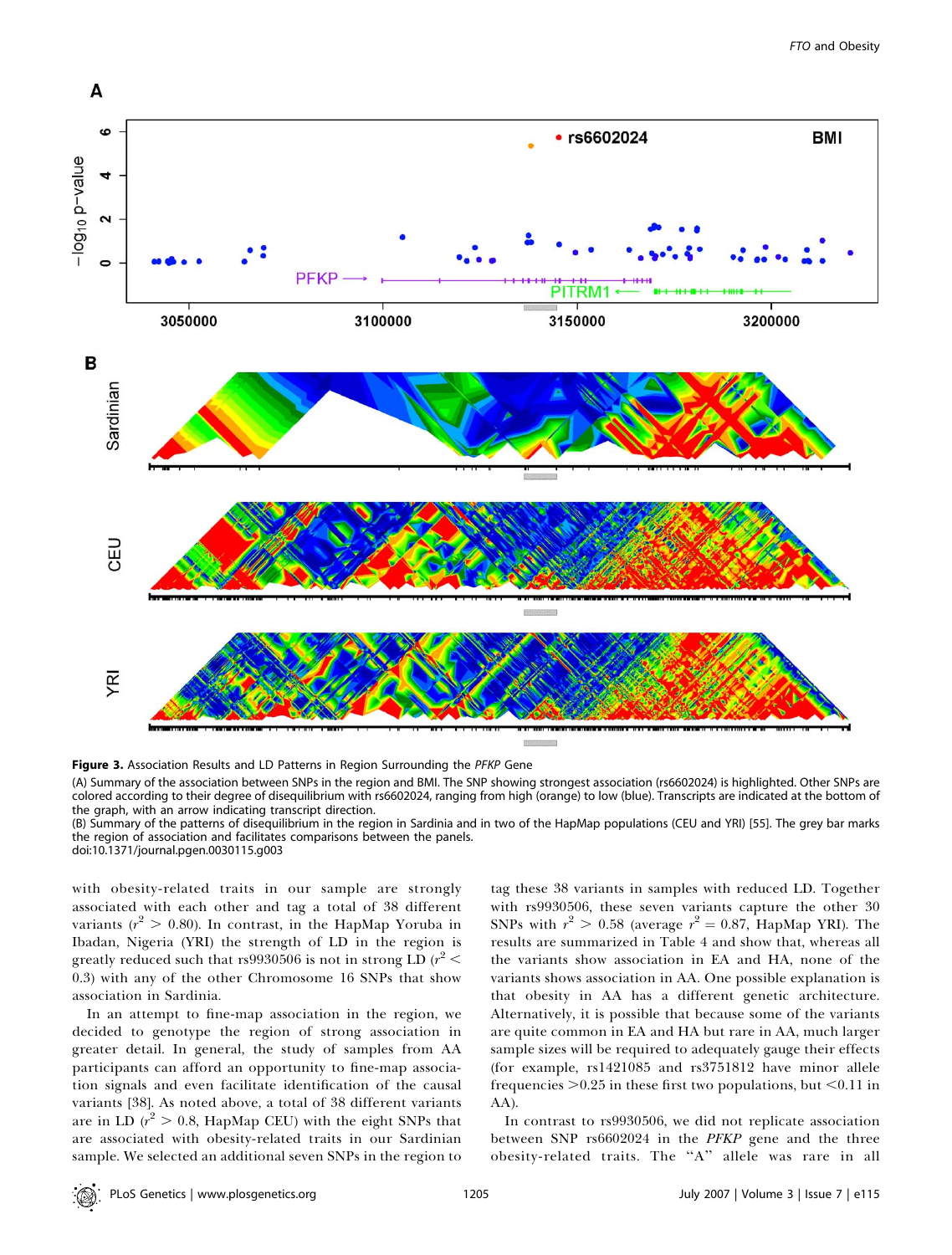| Gene/SNP       | <b>Genotype Class</b>                  | <b>Frequency</b> | <b>Genotype Means</b> |          |                 |  |  |  |
|----------------|----------------------------------------|------------------|-----------------------|----------|-----------------|--|--|--|
|                |                                        |                  | Weight (kg)           | Hip (cm) | BMI ( $kg/m2$ ) |  |  |  |
|                |                                        |                  |                       |          |                 |  |  |  |
| FTO/rs9930506  | G/G                                    | 0.21             | 69.8                  | 101.0    | 27.9            |  |  |  |
|                | G/A                                    | 0.50             | 67.3                  | 99.7     | 26.9            |  |  |  |
|                | A/A                                    | 0.29             | 66.7                  | 98.3     | 26.4            |  |  |  |
|                | Estimated additive effect <sup>a</sup> | $0.46$ (G)       | 1.636                 | 1.349    | 0.662           |  |  |  |
| PFPK/rs6602024 | A/A                                    | 0.01             | 75.6                  | 103.2    | 30.6            |  |  |  |
|                | A/G                                    | 0.21             | 68.0                  | 100.2    | 27.4            |  |  |  |
|                | G/G                                    | 0.77             | 67.2                  | 99.2     | 26.7            |  |  |  |
|                | Estimated additive effect <sup>a</sup> | 0.12(A)          | 2.194                 | 1.296    | 0.906           |  |  |  |

### Table 2. Effects Associated with the rs9930506 and rs6602024 SNPs

<sup>a</sup>Effect was estimated in a variance component model including sex, age, age<sup>2</sup>, and (except for BMI) height as covariates. doi:10.1371/journal.pgen.0030115.t002

populations, with a frequency of 0.12 in our Sardinian sample, 0.11 in the HA and EA GenNet subsamples and 0.25 in the AA GenNet subsample. The results are summarized in Table 5 and show that, although homozygotes for the rare "A" allele at rs6602024 were on average heavier by  $\sim$ 1.0–3.0 BMI units than homozygotes for the "G" allele at the SNP, these homozygotes were rare and, overall, there was no significant association. Corroborating evidence that PFKP and rs6602024 are associated with BMI is the observation that a region of  $\sim$ 120 kb including the *Pfkp* gene has been implicated in a mouse model of obesity [39] (see Discussion). A definite assessment of the impact of PFKP on obesityrelated quantitative traits in human populations will likely require examination of much larger sample sizes.

Our genotyping results also hint at the possible importance in Sardinia of other genes previously investigated as candidates influencing obesity and related traits (Tables S3– S5). When we evaluated evidence for association across previously identified candidate genes, we observed a small excess of nominally significant  $p$ -values. (We tested 837 candidate SNPs in 74 candidate genes against three traits

and found that 145 tests were significant at  $p < 0.05$ , corresponding to 5.8% of the 2,511 tests. We observed no such excess when the whole genome was considered.) Among the interesting candidates that show association in our sample are the two adiponectin receptor genes [40] *ADIPOR1* (best single SNP  $p$ -value = 0.013, 0.027, and 0.016 for BMI, hip circumference, and weight) and  $ADIPOR2$  (best p-values = 0.018, 0.019, 0.013) and the lipoprotein lipase gene,  $LPL$  [41] (best  $p$ -values = 0.014, 0.006, 0.018). Nevertheless, all the association signals observed in any of these previous candidate genes are far less significant than those in FTO or PFKP.

## **Discussion**

FTO association provides an example of how genome-wide association studies can point to previously unsuspected candidate genes. An interstitial deletion overlapping the region produces human syndromic obesity [34] and a hint that the gene might be involved in stress responses stems from the observation that it is down-regulated when the heat

| Sample                                                     | <b>Average BMI</b> |           |           | BMI                                |            | Weight                             |            | Hip                                |                 |  |  |
|------------------------------------------------------------|--------------------|-----------|-----------|------------------------------------|------------|------------------------------------|------------|------------------------------------|-----------------|--|--|
|                                                            | A/A                | A/G       | G/G       | <b>Associated</b><br>Effect (s.d.) | p-Value    | <b>Associated</b><br>Effect (s.d.) | p-Value    | <b>Associated</b><br>Effect (s.d.) | <i>p</i> -Value |  |  |
| Sardinia                                                   | 26.4(4.1)          | 26.9(4.5) | 27.9(5.1) | $+0.132$                           | 0.00000086 | $+0.118$                           | 0.00000091 | $+0.157$                           | 0.000000034     |  |  |
| $EA^a$                                                     | 28.9(6.6)          | 28.6(6.2) | 30.5(7.0) | $+0.080$                           | 0.03       | $+0.071$                           | 0.03       | $+0.106$                           | 0.006           |  |  |
| $HA^a$                                                     | 28.4(6.0)          | 28.8(6.3) | 29.7(7.1) | $+0.122$                           | 0.03       | $+0.104$                           | 0.03       | $+0.096$                           | 0.08            |  |  |
| $AA^a$                                                     | 30.1(8.1)          | 30.8(8.5) | 30.4(8.7) | $-0.004$                           | 0.9        | $-0.006$                           | 0.5        | $-0.009$                           | 0.4             |  |  |
| Combined GenNet EA and<br>HA (but excluding Sardinia)      |                    |           |           |                                    | 0.001      |                                    | 0.001      |                                    | 0.0005          |  |  |
| Combined GenNet EA, HA, and<br>AA (but excluding Sardinia) |                    |           |           |                                    | 0.007      |                                    | 0.015      |                                    | 0.012           |  |  |

Table 3. Replication of Association between rs9930506/FTO/G Allele and Obesity-Related Traits

The table summarizes the effect of allele "G" for rs9930506 in the original sample and in each of the replication samples examined. The allele has a frequency of 0.46 in our Sardinian sample and of 0.44, 0.33, and 0.21 in the EA, HA, and AA GenNet subsamples, respectively. Average BMI and standard deviation (inside parenthesis) is reported for each genotype class. The effect size (in standard deviation units, after normalizing the data and adjusting for covariates) and significance of the observed association is reported for each sample. Note that, although the effect observed in Sardinia is slightly larger than in the replication samples when measured in standard deviation units, the replication samples also appear to show greater variability in trait values overall (as seen by the larger standard deviations within each genotype class). The combined p-values are one-sided and test for an effect that is in the same direction as that seen in Sardinia.

<sup>a</sup>GenNet Family Blood Pressure Study.

s.d., standard deviation.

doi:10.1371/journal.pgen.0030115.t003

PLoS Genetics | www.plosgenetics.org | November 2007 | Volume 3 | Issue 7 | e115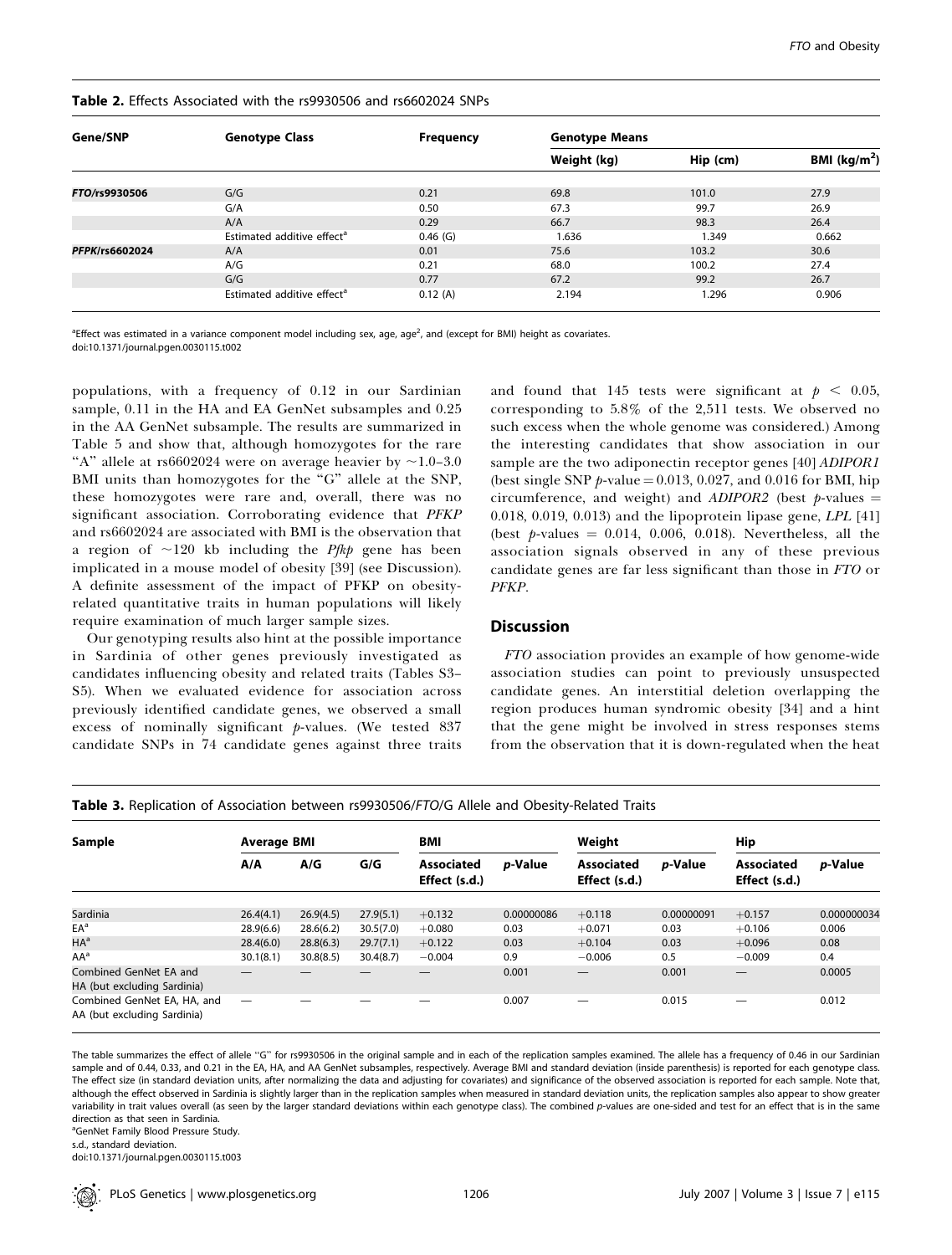| Trait | Marker                    | Allele EA BMI |      |                |       |         | <b>HA BMI</b>                                                                                         |                |       | AA BMI |      |                |             |     |
|-------|---------------------------|---------------|------|----------------|-------|---------|-------------------------------------------------------------------------------------------------------|----------------|-------|--------|------|----------------|-------------|-----|
|       |                           |               |      |                | Error |         | Frequency Effect Standard p-Value Frequency Effect Standard p-Value Frequency Effect Standard p-Value |                | Error |        |      |                | Error       |     |
| BMI   | rs1421085 T               |               | 0.58 | $-0.122$ 0.039 |       | 0.002   | 0.75                                                                                                  | $-0.155$ 0.055 |       | 0.005  | 0.92 | $-0.062$ 0.084 |             | 0.5 |
|       | rs9937053 G               |               | 0.58 | $-0.103$ 0.038 |       | 0.007   | 0.65                                                                                                  | $-0.095$ 0.051 |       | 0.06   | 0.58 | 0.050          | 0.047       | 0.3 |
|       | rs8043757 A               |               | 0.59 | $-0.120$ 0.039 |       | 0.002   | 0.71                                                                                                  | $-0.118$       | 0.053 | 0.03   | 0.57 | 0.033          | 0.045       | 0.5 |
|       | rs3751812 G               |               | 0.59 | $-0.115$ 0.039 |       | 0.003   | 0.74                                                                                                  | $-0.142$ 0.055 |       | 0.01   | 0.89 | $-0.023$ 0.076 |             | 0.8 |
|       | rs9923233 G               |               | 0.55 | $-0.122$ 0.039 |       | 0.002   | 0.71                                                                                                  | $-0.112$ 0.053 |       | 0.03   | 0.51 | 0.061          | 0.044       | 0.2 |
|       | rs9932754 T               |               | 0.55 | $-0.088$ 0.038 |       | 0.02    | 0.71                                                                                                  | $-0.117$       | 0.052 | 0.03   | 0.79 | $-0.045$       | 0.051       | 0.4 |
|       | rs9922619 G               |               | 0.56 | $-0.089$ 0.038 |       | 0.02    | 0.68                                                                                                  | $-0.107$ 0.052 |       | 0.04   | 0.82 | $-0.002$ 0.056 |             |     |
|       | rs1421085 T               |               | 0.58 | $-0.143$ 0.039 |       | 0.0002  | 0.75                                                                                                  | $-0.068$ 0.049 |       | 0.03   | 0.92 | $-0.025$ 0.082 |             | 0.8 |
| Hip   |                           |               |      |                |       |         |                                                                                                       |                |       |        |      |                |             |     |
|       | rs9937053 G               |               | 0.58 | $-0.125$ 0.038 |       | 0.0009  | 0.65                                                                                                  | $-0.117$ 0.053 |       | 0.2    | 0.58 |                | 0.038 0.045 | 0.4 |
|       | rs8043757 A               |               | 0.59 | $-0.143$ 0.038 |       | 0.0002  | 0.71                                                                                                  | $-0.085$       | 0.052 | 0.1    | 0.57 | 0.019          | 0.044       | 0.7 |
|       | rs3751812 G               |               | 0.59 | $-0.138$ 0.039 |       | 0.0004  | 0.74                                                                                                  | $-0.105$ 0.053 |       | 0.05   | 0.89 | $-0.011$       | 0.074       | 0.9 |
|       | rs9923233 G               |               | 0.55 | $-0.145$ 0.038 |       | 0.00014 | 0.71                                                                                                  | $-0.081$ 0.052 |       | 0.12   | 0.51 | 0.047          | 0.043       | 0.3 |
|       | rs9932754 T               |               | 0.55 | $-0.111$ 0.038 |       | 0.003   | 0.71                                                                                                  | $-0.096$ 0.051 |       | 0.06   | 0.79 | $-0.037$       | 0.05        | 0.5 |
|       | rs9922619 G               |               | 0.56 | $-0.113$ 0.038 |       | 0.003   | 0.68                                                                                                  | $-0.083$       | 0.051 | 0.1    | 0.82 | $-0.004$       | 0.054       | 0.9 |
|       | <b>Weight</b> rs1421085 T |               | 0.58 | $-0.104$ 0.035 |       | 0.003   | 0.75                                                                                                  | $-0.141$ 0.049 |       | 0.004  | 0.92 | $-0.059$       | 0.084       | 0.5 |
|       | rs9937053 G               |               | 0.58 | $-0.089$ 0.034 |       | 0.008   | 0.65                                                                                                  | $-0.087$       | 0.045 | 0.06   | 0.58 | 0.051          | 0.047       | 0.3 |
|       | rs8043757 A               |               | 0.59 | $-0.100$ 0.034 |       | 0.003   | 0.71                                                                                                  | $-0.107$       | 0.048 | 0.03   | 0.57 | 0.031          | 0.046       | 0.5 |
|       | rs3751812 G               |               | 0.59 | $-0.095$ 0.034 |       | 0.006   | 0.74                                                                                                  | $-0.128$       | 0.049 | 0.01   | 0.89 | $-0.018$       | 0.076       | 0.8 |
|       | rs9923233 G               |               | 0.55 | $-0.101$ 0.034 |       | 0.003   | 0.71                                                                                                  | $-0.103$       | 0.048 | 0.03   | 0.51 | 0.061          | 0.045       | 0.2 |
|       | rs9932754 T               |               | 0.55 | $-0.074$ 0.034 |       | 0.03    | 0.71                                                                                                  | $-0.105$ 0.047 |       | 0.02   | 0.79 | $-0.044$       | 0.051       | 0.4 |
|       | rs9922619 G               |               | 0.56 | $-0.075$ 0.034 |       | 0.03    | 0.68                                                                                                  | $-0.095$ 0.047 |       | 0.04   | 0.82 |                | 0.001 0.056 |     |

#### Table 4. Fine-Mapping Results for FTO Region in GenNet Sample

Additional SNPs in the region that shows strong association in Sardinia and in the HapMap CEU sample were examined in an attempt to fine-map association within the GenNet AA sample. The frequency of each allele examined, its associated effect (in standard deviation units), and corresponding p-value are summarized. doi:10.1371/journal.pgen.0030115.t004

shock response transcription factor Htf1 is inhibited [42]. Because the gene has no recognizable functional domains and has not been studied in detail in experimental models, no putative function can be currently imputed. The fact that FTO is associated not only with BMI but also with hip circumference and weight is consistent with previous analyses of heritability in our cohort [20]. The analyses suggested that 80% of the genetic variance of these traits is determined by common loci (individually, the traits have heritabilities between  $\sim 30\%$ –45%). Although the three traits examined here are correlated (all pairwise correlations were  $>0.73$ ), it is important to note that apart from the SNPs that overlap FTO,

other strongly associated SNPs differed among the traits (see Tables 1 and S2).

In contrast to FTO, PFKP is a critical enzyme within the well-studied pathway of glucose metabolism but, to our knowledge, has not been previously implicated in obesity in humans. PFKP is one of the three phosphofructokinase subunit proteins that show partially overlapping patterns of expression and form hetero-tetramers in diverse cells and tissues. The subunits are encoded by different genes. One form is highly expressed in muscle (PFKM); a second, in liver (PFKL); and the third, PFKP, is the only form in platelets and is also highly expressed in subregions of the brain [42]. None

| Sample                                                    | Average BMI |           |           | <b>BMI</b>    |                 | Weight<br>Hip            |                 |               |         |  |
|-----------------------------------------------------------|-------------|-----------|-----------|---------------|-----------------|--------------------------|-----------------|---------------|---------|--|
|                                                           | G/G         | A/G       | A/A       | <b>Effect</b> | <i>p</i> -Value | <b>Effect</b>            | <i>p</i> -Value | <b>Effect</b> | p-Value |  |
| Sardinia                                                  | 26.7(4.5)   | 27.3(4.6) | 30.6(4.9) | 0.196         | .0000049        | 0.167                    | .000016         | 0.113         | 0.00047 |  |
| EA <sup>a</sup>                                           | 28.9(6.4)   | 29.5(6.9) | 32.2(6.8) | 0.071         | 0.3             | 0.075                    | 0.2             | 0.083         | 0.2     |  |
| $HA^a$                                                    | 28.8(6.4)   | 28.4(6.0) | 31.2(7.8) | 0.000         | 0.9             | 0.008                    |                 | $-0.034$      | 0.6     |  |
| $AA^a$                                                    | 29.9(8.3)   | 30.9(8.4) | 30.9(8.4) | 0.055         | 0.3             | 0.042                    | 0.4             | 0.071         | 0.2     |  |
| Combined GenNet EA and<br>HA (but excluding Sardinia)     |             |           |           |               | 0.225           | $\overline{\phantom{0}}$ | 0.152           |               | 0.238   |  |
| Combined GenNet EA, HA<br>and AA (but excluding Sardinia) |             |           |           |               | 0.094           |                          | 0.094           |               | 0.098   |  |

Table 5. Replication of Association between rs6602024/PFKP/A Allele and Obesity-Related Traits

The table is analogous to Table 3, but focuses on allele "A" for the rs6602024 SNP. The allele has a frequency of 0.12 in our Sardinian sample, 0.11 in the EA and HA GenNet subsamples, and 0.25 in the AA GenNet subsample. We did not find a significant additive effect for this allele in the replication samples. However, note that homozygotes for the "A" allele are consistently heavier than individuals with a ''G/G'' genotype. There are 72 such homozygotes in the replication sample (nine EA, ten HA, and 53 AA). <sup>a</sup> <sup>a</sup>GenNet Family Blood Pressure Study.

doi:10.1371/journal.pgen.0030115.t005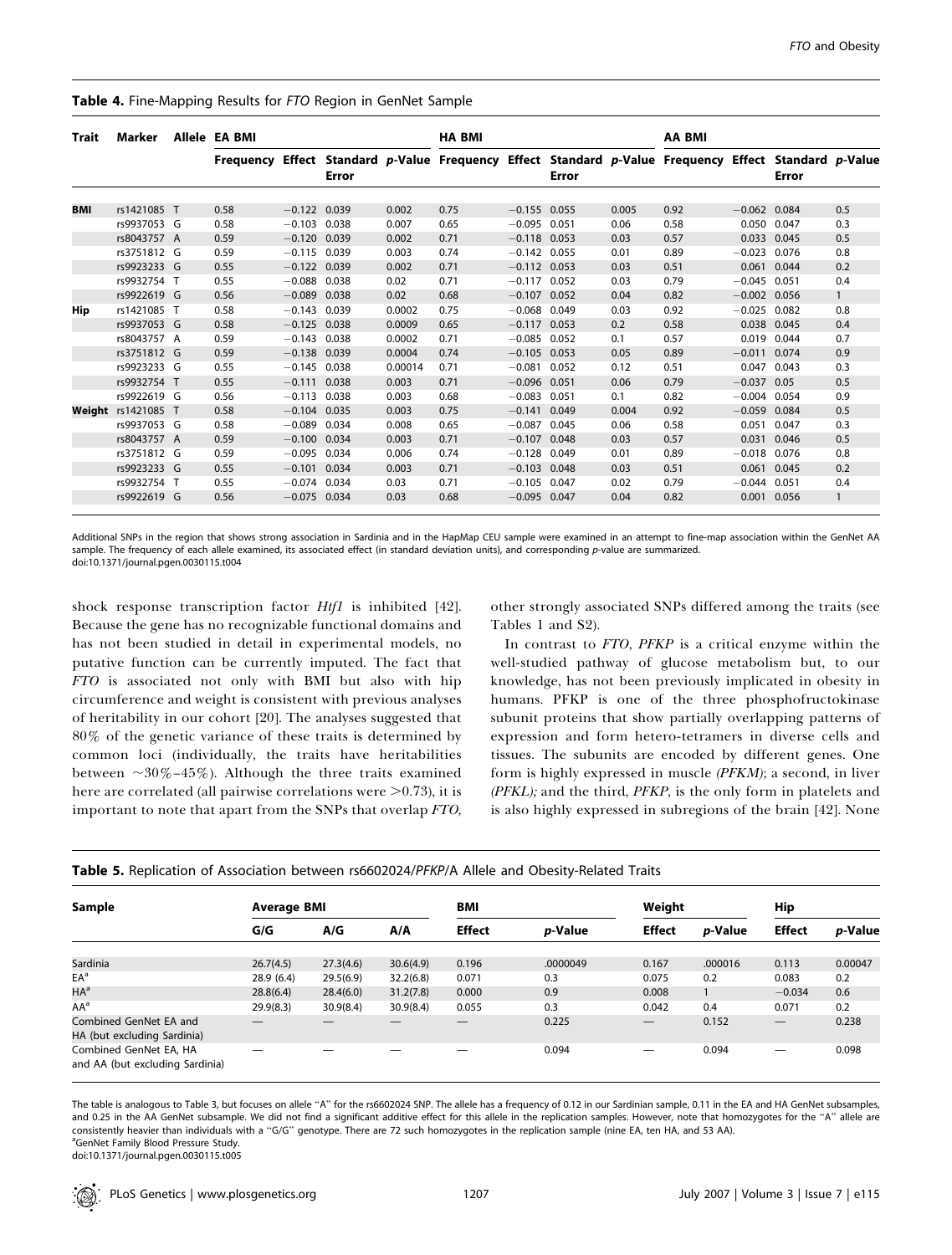of the forms has been previously implicated in obesity in humans, although PFKM is mutated in some cases of impaired glycogen synthesis (glycogen storage disease VII; see Online Mendelian Inheritance in Man, http://www.ncbi.nlm.nih.gov/ entrez/dispomim.cgi?id=232800) [35]. It is of considerable interest that compared to the other isozymes, PFKP has lower affinity for fructose-6-phosphate and decreased inhibition by ATP [43]. Consequently, PFKP is the most stringently regulated, responding to small changes at typical metabolic levels of effectors [44]. Genetic variants in the enzyme could thus adjust the rate of glycolysis, shifting the balance of metabolism between gluconeogenesis and glucose assimilation—a possible step in the etiology of obesity. Additionally, it is intriguing that in mice a locus associated with obesity has been mapped to a 127-kb interval that includes *Pfkp* [39]. The mouse locus shows strong evidence of interaction with diet, with different effects in mice fed high-fat and low-fat diets. One possibility is that greater homogeneity of diet in Sardinia facilitated mapping, but made replication in other populations more difficult.

How significant are the associations observed? The replication of the FTO association in two different populations indicates that it is likely important not only in Sardinia, but in many different populations. In contrast, the failure to replicate the PFKP association in other populations suggests that (a) the association we identified may refer to rarer, population-specific variants; (b) the effects of the locus may depend on genetic or environmental background; or (c) the association identified in our original sample is due to the statistical fluctuations inherent in testing hundreds of thousands of SNPs. As for the public health impact of the observed associations, a 1-unit increment in BMI has been associated with an 8% increase in the risk of coronary heart disease [45] and excess weight in middle life is associated with increased overall risk of death [46]. Thus, the alleles reported here, which shift BMI by 1–1.5 units, have effects that are not only statistically significant but could also have important health consequences. Furthermore, apart from the direct contribution of these gene variants, they provide an entrée to the analysis of genes and pathways that contribute additionally, and open new routes to possible eventual intervention.

Note: After completing this manuscript, we became aware of additional evidence that supports our report of association between FTO and obesity-related traits. First, genotyping of 1,780 individuals from the SUVIMAX study [47,48] replicated association of allele rs9930506 with increased BMI ( $p = 0.006$ ). Combined evidence from SUVIMAX, GenNet EA, and GenNet HA resulted in a replication p-value of  $1.5 \times 10^{-5}$ . In addition, two other large independent studies also show association of SNPs in FTO with increased BMI [49,50]. Genotyping of the SUVIMAX sample did not provide evidence for association between rs6602024 and BMI.

## Materials and Methods

Study sample. We recruited and phenotyped 6,148 individuals, male and female, ages 14–102 y, from a cluster of four towns in the Lanusei Valley [20]. During physical examination of each individual, a blood sample was collected (for DNA extraction) and anthropometric traits were recorded. Here, we report analyses of hip circumference, weight, and the derived quantity BMI (which is calculated from a combination of height and weight). Genotyping was carried out using the Affymetrix 10K and 500K chips (http://affymetrix.com/) using

standard protocols. Summary assessments of genotype data quality are provided in the Results section and in Table S1.

To follow up on SNPs rs9930506 and rs6602024, we genotyped and examined the association between these two SNPs and BMI, hip circumference, and body weight in the GenNet study. The study comprises 3,467 individuals in total, recruited between 1995 and 2004 (1,101 AA, 839 HA, and 1,496 EA). Individuals were recruited at two field centers: EA were recruited from Tecumseh, Michigan, and AA and HA were recruited from Maywood, Illinois. Participants were recruited from families starting from a proband with high blood pressure. DNA was available for 3,205 individuals (968 AA, 824 HA, and 1471 EA). SNP genotyping was performed using the 5'-nucleasebased assay (TaqMan; ABI, http://www.appliedbiosystems.com/) analyzed on an ABI Prism 7900 Real Time PCR System. Within each ethnic group, genotype completeness rates exceed 98% and there was no evidence for deviation from Hardy–Weinberg equilibrium ( $p >$ 0.05).

Statistical analysis. To ensure adequate control of type I error rates, we applied an inverse normal transformation to each trait prior to analysis [20]. The inverse normal transformation reduces the impact of outliers and deviations from normality on statistical analysis. The transformation involves ranking all available phenotypes, transforming these ranks into quantiles and, finally, converting the resulting quantiles into normal deviates. We included sex, age, and age<sup>2</sup> as covariates in all analysis. Height was significantly associated with weight and hip circumference and was included as an additional covariate in analysis of those traits. We fitted a simple regression model to each trait and used a variance component approach to account for correlation between different observed phenotypes within each family. For individuals who had genotype data available, we coded genotypes as 0, 1, and 2 (depending on the number of copies of the allele being tested). For individuals with missing genotype data, we used the Lander–Green algorithm to estimate an expected genotype score (between 0 and 2) for each individual [24]. Briefly, to estimate each genotype score we first calculate the likelihood of the observed genotype data. Then, we instantiate each missing genotype to a specific value and update the pedigree likelihood. The ratio of the two likelihoods gives a posterior probability that the instantiated genotype is true, conditional on all available data. Due to computational constraints, we divided large pedigrees into subunits with ''bit-complexity'' of 19 or less (typically, 20–25 individuals) before estimating missing genotypes.

Our analytical approach considers all observed or estimated genotypes (rather than focusing on alleles transmitted from heterozygous parents) and thus is not immune to effects of population stratification. In homogenous populations, this type of analysis is expected to be more powerful [51,52]. To adjust for the effects of population structure and cryptic relatedness among sampled individuals, we used the genomic control method to adjust our test statistics for each trait separately [29]. FDRs were calculated with R's p.adjust() procedure using the method of Benjamini and Hochberg [30]. Since the initial analysis often identified clusters of nearby SNPs that all showed similar levels of association, we also carried out a sequential stepwise analysis. In this analysis, we selected the best SNP for each trait, and then conditioned on it to successively select the next best SNP. This sequential analysis can help identify regions with multiple independent association signals. The stepwise analysis was repeated for five rounds.

Candidate gene analysis. We selected 74 candidate genes previously tested for association with obesity in humans [53]. For each gene, we first evaluated the ability of the Affymetrix SNPs to tag common SNPs (MAF  $> 0.05$ ) within  $+/- 5$  kb of the gene ( $r^2 > 0.50$  or  $r^2 > 0.80$ ) using the HapMap CEU database [54]. We then evaluated evidence for association using all Affymetrix SNPs within each gene as well as neighboring Affymetrix SNPs that could be used to improve coverage ( $r^2 > 0.5$ ). For each gene, we report coverage statistics as well as the SNP that showed strongest evidence for association.

We selected 74 genes that were previously targeted in associations studies aiming to identify genetic determinants of obesity in humans [53]: ACE, ACTN, ADIPOQ, ADIPOR1, ADIPOR2, ADRB1, ADRB2, AGER, AHSG, APOA2, APOA4, APOA5, AR, BDNF, CASQ1, COL1A1, COMT, CRP, CYP11B2, DIO1, ENPP1, ESR1, ESR2, FABP2, FOXC2, GAD2, GFPT1, GHRHR, GNAS, GNB3, GPR40, H6PD, HSD11B1, HTR2C, ICAM1, IGF1, IGF2, IL6, IL6R, KCNJ11, KL, LEP, LEPR, LIPC, LPL, LTA, MC4R, MCHR1, MKKS, MTHFR, MTTP, NMB, NOS3, NPY, NPY2R, NR0B2, NTRK2, PARD6A, PLIN, PPARG, PPARGC1A, PRDM2, PTPN1, PYY, RETN, SCD, SELE, SERPINE1, TAS2R38, TNF, UCP1, UCP2, UCP3, and VDR. We did not consider genes associated with drug-induced body weight gain or mitochondrial genes [53].

The following genes have previously been investigated for their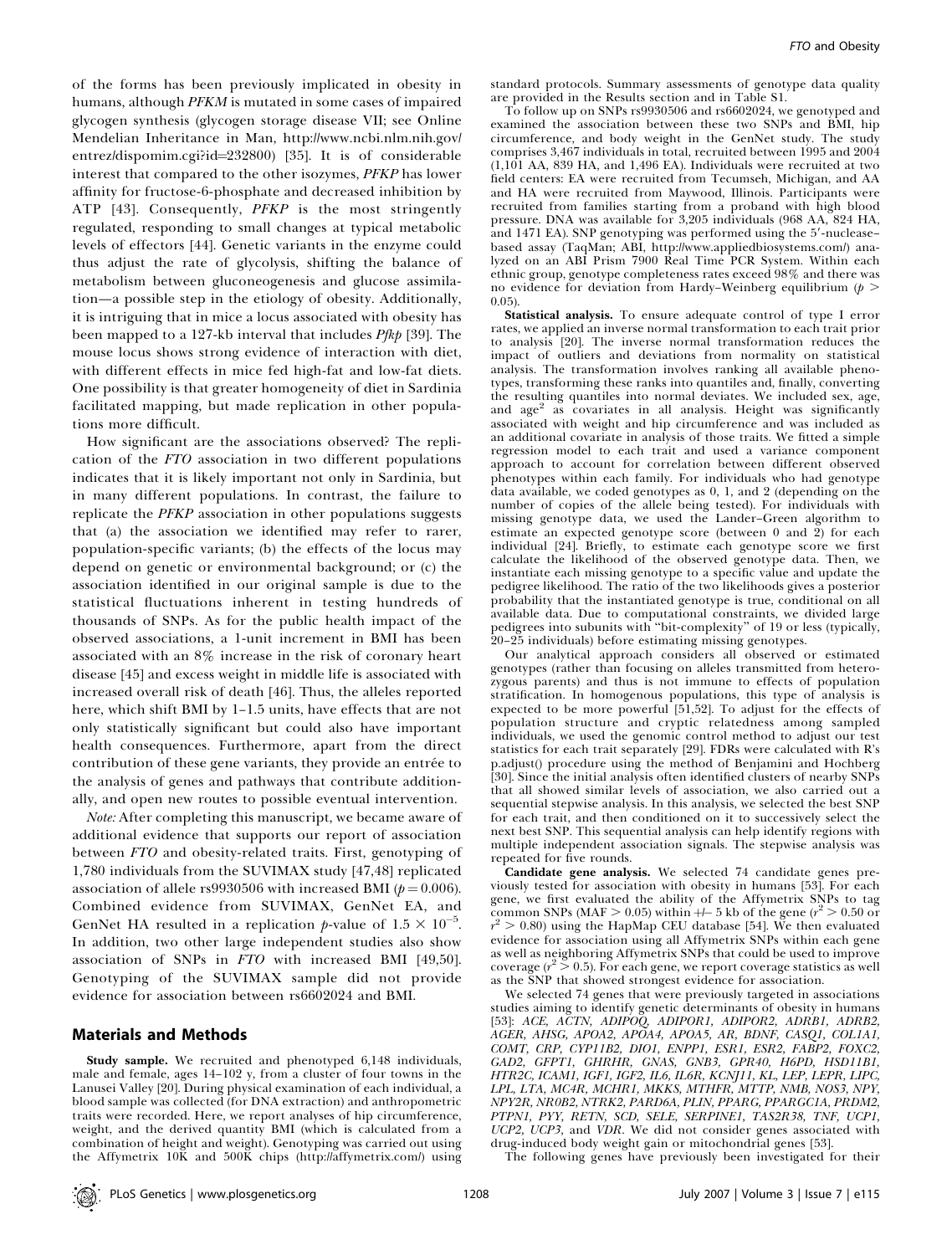role in obesity and related traits but are not well tagged by SNPs in the Affymetrix array: ADRB3, DRD4, INS, and APOE.

## Supporting Information

Table S1. Genotype Data for Sardinian Cohort Found at doi:10.1371/journal.pgen.0030115.st001 (47 KB DOC).

Table S2. Results of Stepwise Analysis to Identify Independent Risk Alleles

To generate this table, we first sought the most significantly associated allele in the genome. We then added this allele to our baseline model and repeated our genome scan to identify the next associated SNPs.

Found at doi:10.1371/journal.pgen.0030115.st002 (55 KB DOC).

Table S3. Tag SNP That Shows Strongest Association with BMI for Each Previously Identified Candidate Gene

The first column indicates the name of a previously identified candidate. The second column indicates the number of SNPs in our Affymetrix arrays that are either in the gene or constitute the best available tag ( $r^2 > 0.5$ ) for a genic SNP. The next column indicates the number of HapMap SNPs within  $+/-$  5 kb of the gene and the proportion of these that are covered at  $r^2 > 0.50$  or  $r^2 > 0.80$ . The next columns indicate the SNP that showed strongest association in our analysis, the p-value, the tested allele and its frequency, and the estimated additive effect. The last column corresponds to the FDR incurred when all tested SNPs are considered and this test is declared significant.

Found at doi:10.1371/journal.pgen.0030115.st003 (162 KB DOC).

Table S4. Tag SNP That Shows Strongest Association with Hip Circumference for Each Previously Identified Candidate Gene

The first column indicates the name of a previously identified candidate. The second column indicates the number of SNPs in our Affymetrix arrays that are either in the gene or constitute the best available tag ( $r^2 > 0.5$ ) for a genic SNP. The next column indicates the number of HapMap SNPs within  $+/-$  5 kb of the gene and the proportion of these that are covered at  $r^2 > 0.50$  or  $r^2 > 0.80$ . The next columns indicate the SNP that showed strongest association in our analysis, the p-value, the tested allele and its frequency, and the estimated additive effect. The last column corresponds to the FDR incurred when all tested SNPs are considered and this test is declared significant.

Found at doi:10.1371/journal.pgen.0030115.st004 (163 KB DOC).

Table S5. Tag SNP That Shows Strongest Association with Weight for Each Previously Identified Candidate Gene

The first column indicates the name of a previously identified candidate. The second column indicates the number of SNPs in our

#### References

- 1. Zimmet P, Alberti KG, Shaw J (2001) Global and societal implications of the diabetes epidemic. Nature 414: 782–787.
- 2. Kuczmarski RJ, Flegal KM, Campbell SM, Johnson CL (1994) Increasing prevalence of overweight among US adults. The National Health and Nutrition Examination Surveys, 1960 to 1991. Jama 272: 205–211.
- 3. Ogden CL, Carroll MD, Curtin LR, McDowell MA, Tabak CJ, et al. (2006) Prevalence of overweight and obesity in the United States, 1999–2004. JAMA 295: 1549–1555.
- 4. Must A, Spadano J, Coakley EH, Field AE, Colditz G, et al. (1999) The disease burden associated with overweight and obesity. Jama 282: 1523–1529.
- 5. Calle EE, Thun MJ, Petrelli JM, Rodriguez C, Heath CW Jr. (1999) Bodymass index and mortality in a prospective cohort of U.S. adults. N Engl J Med 341: 1097–1105.
- 6. Katzmarzyk PT, Janssen I, Ardern CI (2003) Physical inactivity, excess adiposity and premature mortality. Obes Rev 4: 257–290.
- 7. Wolf AM, Colditz GA (1998) Current estimates of the economic cost of obesity in the United States. Obes Res 6: 97–106.
- 8. Allison DB, Zannolli R, Narayan KM (1999) The direct health care costs of obesity in the United States. Am J Public Health 89: 1194–1199.
- 9. Hill JO, Peters JC (1998) Environmental contributions to the obesity epidemic. Science 280: 1371–1374.
- 10. Comuzzie AG, Allison DB (1998) The search for human obesity genes. Science 280: 1374–1377.
- 11. Segal NL, Allison DB (2002) Twins and virtual twins: Bases of relative body weight revisited. Int J Obes Relat Metab Disord 26: 437–441.

Affymetrix arrays that are either in the gene or constitute the best available tag ( $r^2 > 0.5$ ) for a genic SNP. The next column indicates the number of HapMap SNPs within  $+/-$  5 kb of the gene and the proportion of these that are covered at  $r^2 > 0.50$  or  $r^2 > 0.80$ . The next columns indicate the SNP that showed strongest association in our analysis, the p-value, the tested allele and its frequency, and the estimated additive effect. The last column corresponds to the FDR incurred when all tested SNPs are considered and this test is declared significant.

Found at doi:10.1371/journal.pgen.0030115.st005 (163 KB DOC).

## Acknowledgments

We warmly thank Monsignore Piseddu, Bishop of Ogliastra; Mayor Enrico Lai and his administration in Lanusei for providing and furnishing the clinic site; the mayors of Ilbono, Arzana, and Elini; the head of the local Public Health Unit Ar1; and the residents of the towns for their volunteerism and cooperation. We also thank Harold Spurgeon and Paul Pullen for invaluable help with equipment and readings, and Michele Evans and Dan Longo for helpful discussions. Finally, we thank Mark Lathrop for genotyping of the SUVIMAX samples and for critical advice.

IRB Approval. The study, including the protocols for subject recruitment and assessment, the informed consent for participants (and Assent Forms for those 14–18 y old), and the overall analysis plan were reviewed and approved by IRB boards for the Istituto di Neurogenetica e Neurofarmacologia (INN; Cagliari, Italy), the MedStar Research Institute (responsible for intramural research at the National Institutes of Aging, Baltimore, Maryland, United States of America), and for the University of Michigan (Ann Arbor, Michigan, United States of America).

Author contributions. S. Najjar, G. B. Ehret, A. Chakravarti, D. Schlessinger, A. Cao, E. Lakatta, and G. R. Abecasis conceived and designed the experiments. M. Uda, G. Albai, M. Orrú, G. Usala, M. Dei, S. Lai, A. Maschio, F. Busonero, A. Mulas, G. B. Ehret, and A. A. Fink performed the experiments. S. Sanna, W.-M. Chen and G. Albai analyzed the data. S. Najjar, R. Nagaraja, A. B. Weder, R. S. Cooper, P. Galan, and A. Cao contributed reagents/materials/analysis tools. A. Scuteri, S. Sanna, J. Strait, D. Schlessinger, E. Lakatta, and G. R. Abecasis wrote the paper.

Funding. This work was supported by the Intramural Research Program of the National Institute on Aging, NIH. The SardiNIA (''Progenia'') team was supported by Contract NO1-AG-1–2109 from the National Institute on Aging. The efforts of SS, WC, and GRA, were supported in part by contract 263-MA-410953 from the National Institute on Aging to the University of Michigan and by research grants HG02651 and HL084729 from the National Institutes of Health (to GRA).

Competing interests. The authors have declared that no competing interests exist.

- 12. Collins FS (1992) Positional cloning: Let's not call it reverse anymore. Nat Genet 1: 3–6.
- 13. Botstein D, Risch N (2003) Discovering genotypes underlying human phenotypes: Past successes for Mendelian disease, future approaches for complex disease. Nat Genet 33 Suppl: 228–237.
- 14. Hirschhorn JN, Daly MJ (2005) Genome-wide association studies for common diseases and complex traits. Nat Rev Genet 6: 95–108.
- 15. Wang WY, Barratt BJ, Clayton DG, Todd JA (2005) Genome-wide association studies: Theoretical and practical concerns. Nat Rev Genet 6: 109–118.
- 16. Arking DE, Pfeufer A, Post W, Kao WH, Newton-Cheh C, et al. (2006) A common genetic variant in the NOS1 regulator NOS1AP modulates cardiac repolarization. Nat Genet 38: 644–651.
- 17. Klein RJ, Zeiss C, Chew EY, Tsai JY, Sackler RS, et al. (2005) Complement factor H polymorphism in age-related macular degeneration. Science 308: 385–389.
- 18. Duerr RH, Taylor KD, Brant SR, Rioux JD, Silverberg MS, et al. (2006) A genome-wide association study identifies IL23R as an inflammatory bowel disease gene. Science: 314: 1461–1463.
- 19. Sladek R, Rocheleau G, Rung J, Dina C, Shen L, et al. (2007) A genome-wide association study identifies novel risk loci for type 2 diabetes. Nature 445: 881–885.
- 20. Pilia G, Chen WM, Scuteri A, Orru M, Albai G, et al. (2006) Heritability of cardiovascular and personality traits in 6,148 Sardinians. PLoS Genet 2: e132. doi:10.1371/journal.pgen.0020132
- 21. Wright AF, Carothers AD, Pirastu M (1999) Population choice in mapping genes for complex diseases. Nat Genet 23: 397–404.